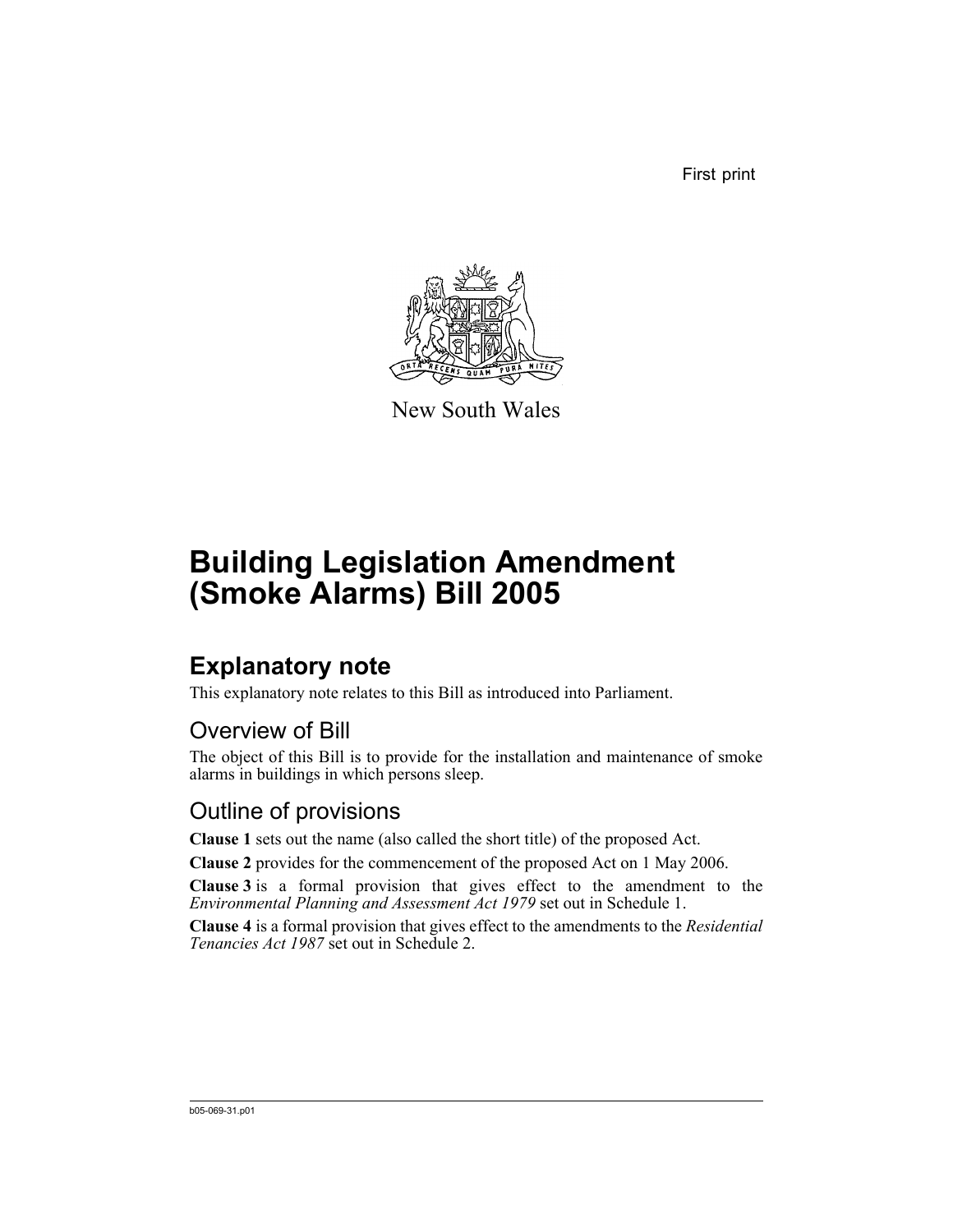Explanatory note

### **Schedule 1 Amendment of Environmental Planning and Assessment Act 1979**

**Schedule 1** inserts proposed section 146A into the *Environmental Planning and Assessment Act 1979* which permits the regulations to make provision for or with respect to:

- (a) the installation of one or more smoke alarms in buildings in which persons sleep, and
- (b) the maintenance of smoke alarms installed in such buildings, and
- (c) prohibiting persons from removing or interfering with the operation of smoke alarms installed in such buildings.

A person who contravenes a provision of any such regulation is guilty of an offence (maximum penalty \$550).

### **Schedule 2 Amendment of Residential Tenancies Act 1987**

**Schedule 2 [3]** inserts proposed section 29A into the *Residential Tenancies Act 1987* (*the Act*) to make it a term of every residential tenancy agreement that the landlord of residential premises is to ensure that smoke alarms are installed in accordance with section 146A of the *Environmental Planning and Assessment Act 1979* if that section requires them to be installed in the residential premises and that neither the landlord nor the tenant may remove or interfere with the operation of a smoke alarm installed in the residential premises.

**Schedule 2 [1]** provides for a landlord, a landlord's agent or a person authorised by a landlord to enter residential premises to install a smoke alarm if the tenant has been given not less than 2 days notice. **Schedule 2 [2]** makes a consequential amendment.

**Schedule 2 [4]** amends Schedule 4 to the Act to enable the regulations to make provision for matters of a savings and transitional nature consequent on the amendments to the Act. **Schedule 2 [5]** inserts a provision of a savings and transitional nature that makes it clear that proposed section 29A extends to a residential tenancy agreement in force immediately before the commencement of that section.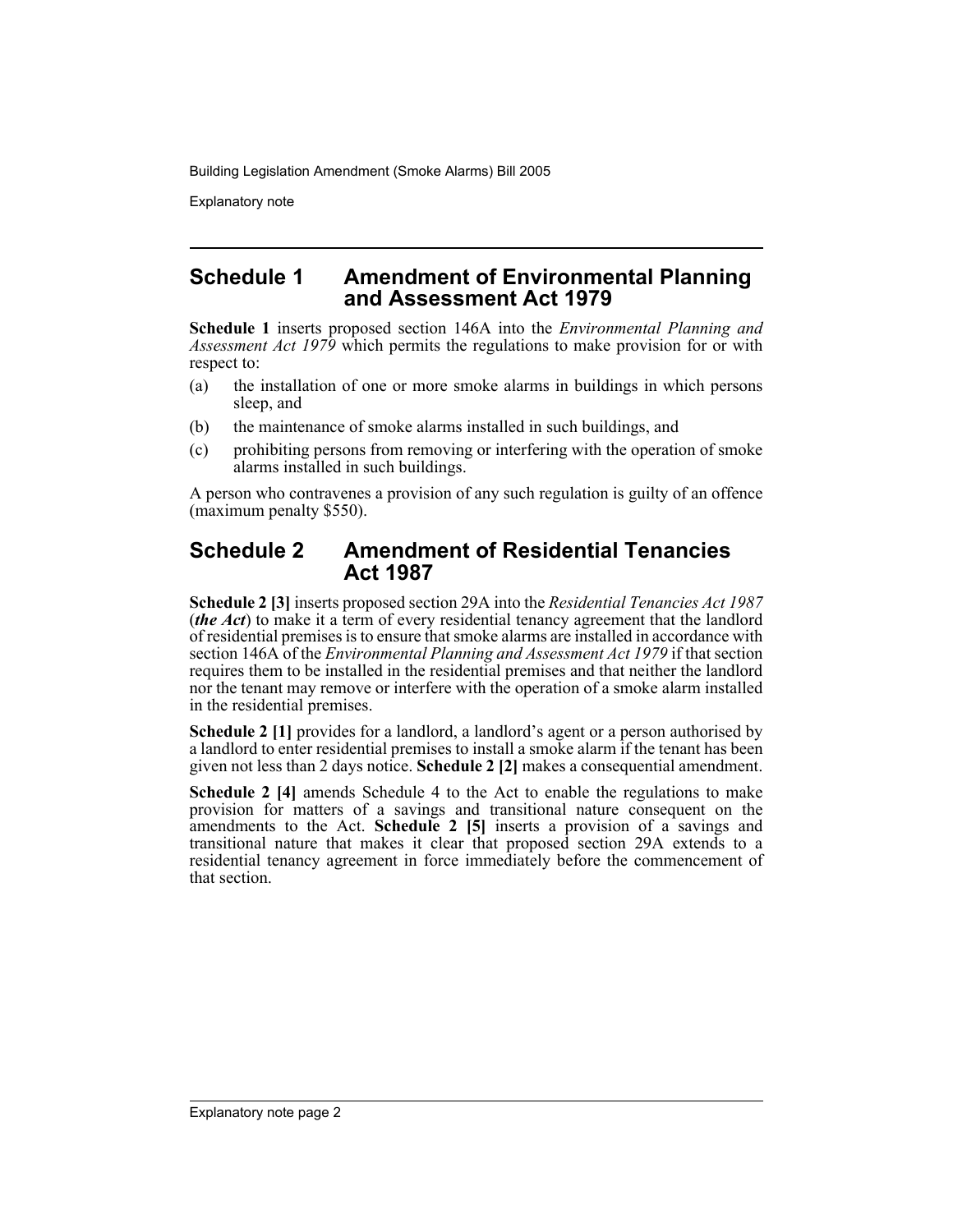First print



New South Wales

# **Building Legislation Amendment (Smoke Alarms) Bill 2005**

## **Contents**

|                                                                       | Page                                        |
|-----------------------------------------------------------------------|---------------------------------------------|
| Name of Act                                                           |                                             |
| Commencement                                                          |                                             |
| Amendment of Environmental Planning and Assessment<br>Act 1979 No 203 | 2                                           |
| Amendment of Residential Tenancies Act 1987 No 26                     | 2                                           |
| Amendment of Environmental Planning and Assessment<br>Act 1979        | 3                                           |
|                                                                       | Amendment of Residential Tenancies Act 1987 |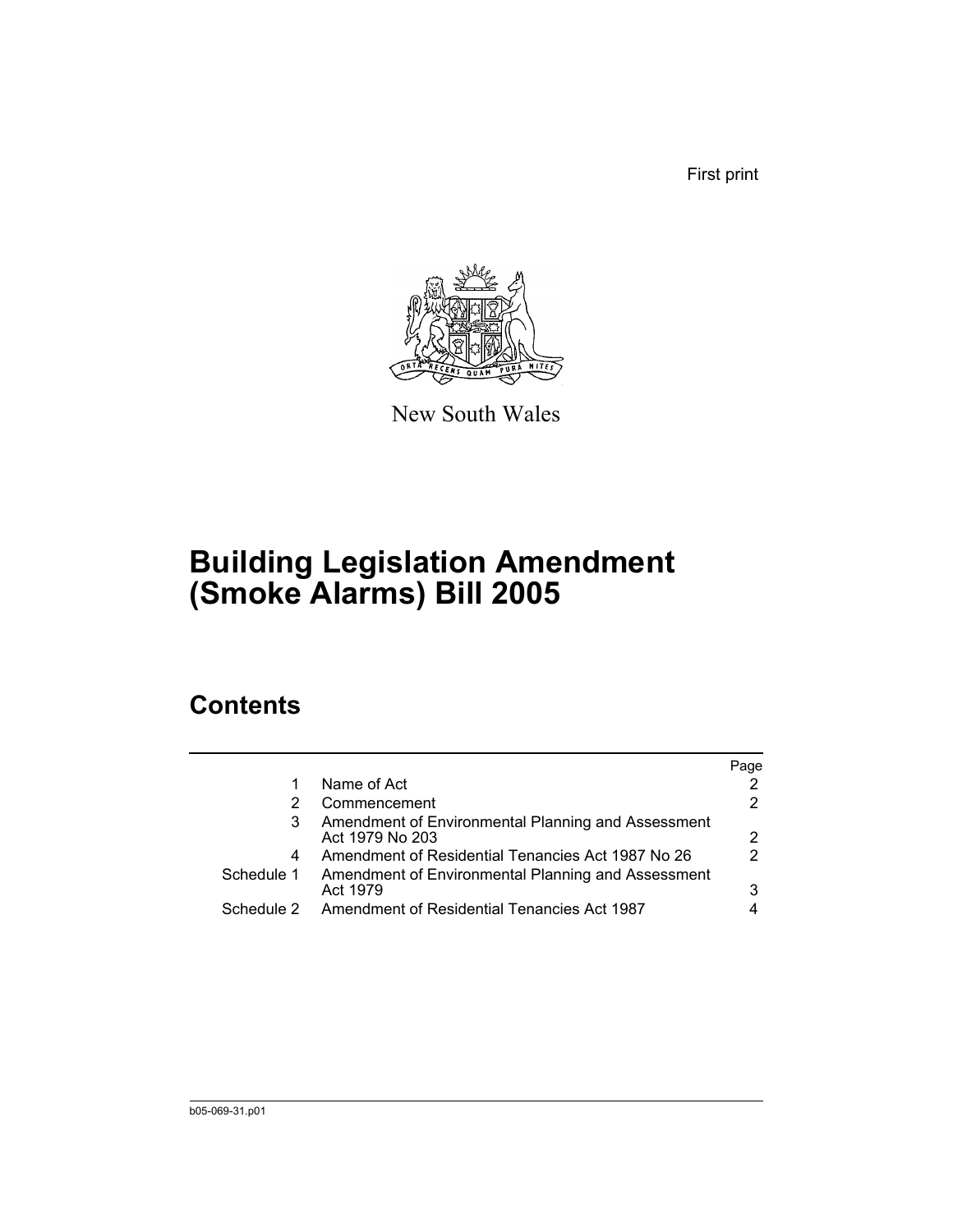**Contents** 

Page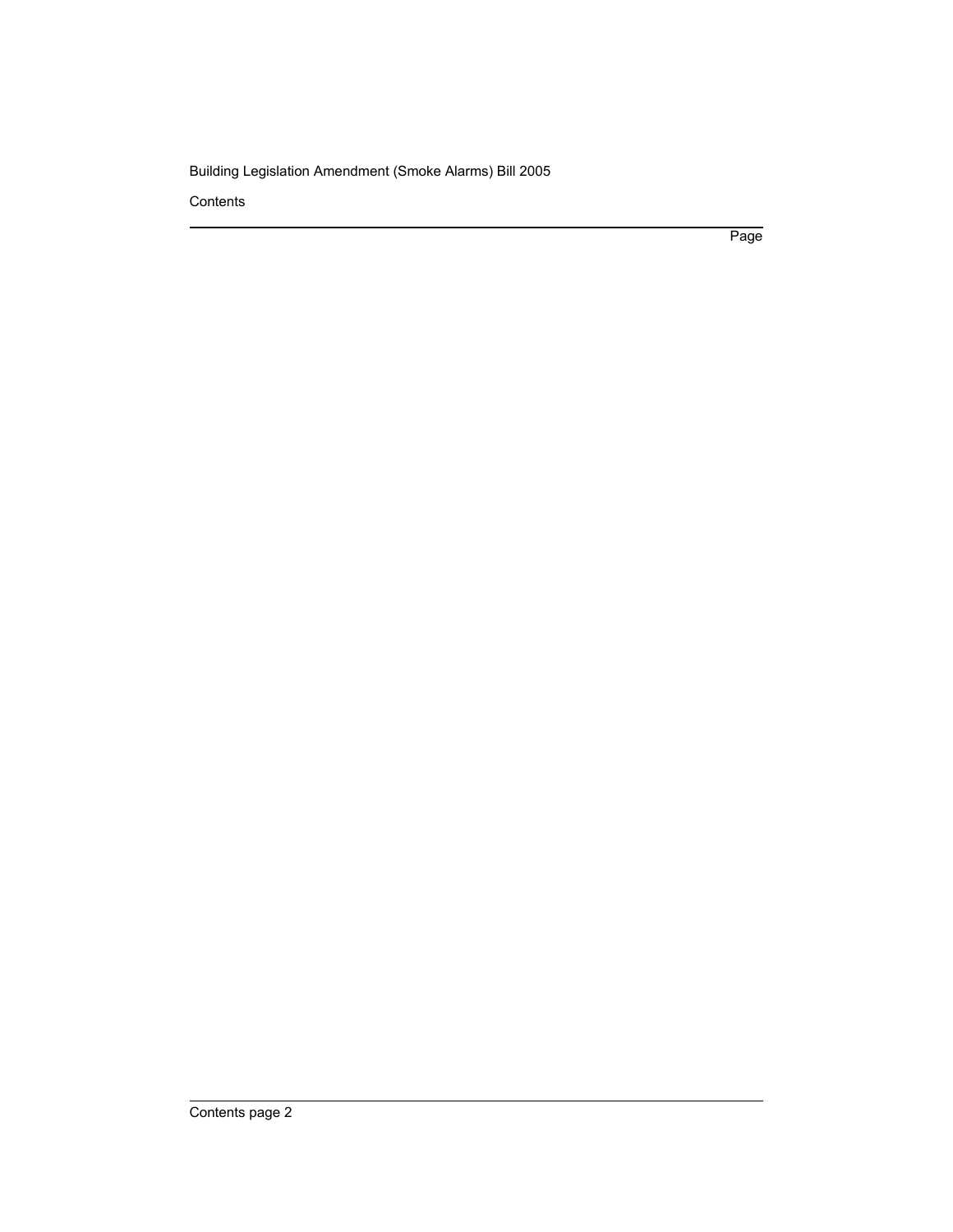

New South Wales

No , 2005

#### **A Bill for**

An Act to amend the *Environmental Planning and Assessment Act 1979* and the *Residential Tenancies Act 1987* to provide for the installation of smoke alarms; and for other purposes.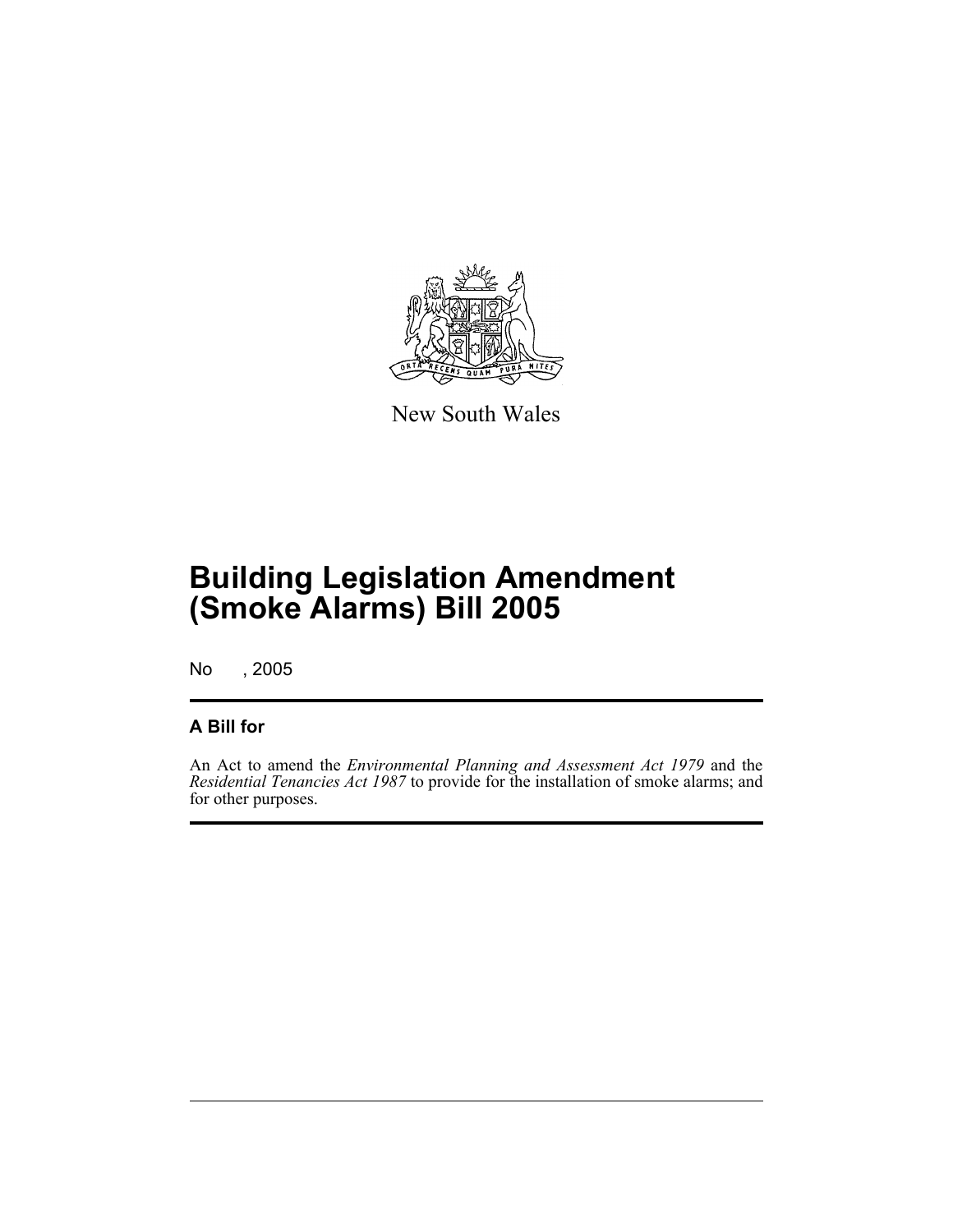<span id="page-5-2"></span><span id="page-5-1"></span><span id="page-5-0"></span>

|              | The Legislature of New South Wales enacts:                                                 |          |
|--------------|--------------------------------------------------------------------------------------------|----------|
| 1            | Name of Act                                                                                | 2        |
|              | This Act is the Building Legislation Amendment (Smoke Alarms)<br><i>Act</i> 2005.          | 3<br>4   |
| $\mathbf{2}$ | <b>Commencement</b>                                                                        | 5        |
|              | This Act commences on 1 May 2006.                                                          | 6        |
| 3            | Amendment of Environmental Planning and Assessment Act 1979<br><b>No 203</b>               | 7<br>8   |
|              | The Environmental Planning and Assessment Act 1979 is amended as<br>set out in Schedule 1. | 9<br>10  |
| 4            | <b>Amendment of Residential Tenancies Act 1987 No 26</b>                                   | 11       |
|              | The Residential Tenancies Act 1987 is amended as set out in<br>Schedule 2.                 | 12<br>13 |
|              |                                                                                            |          |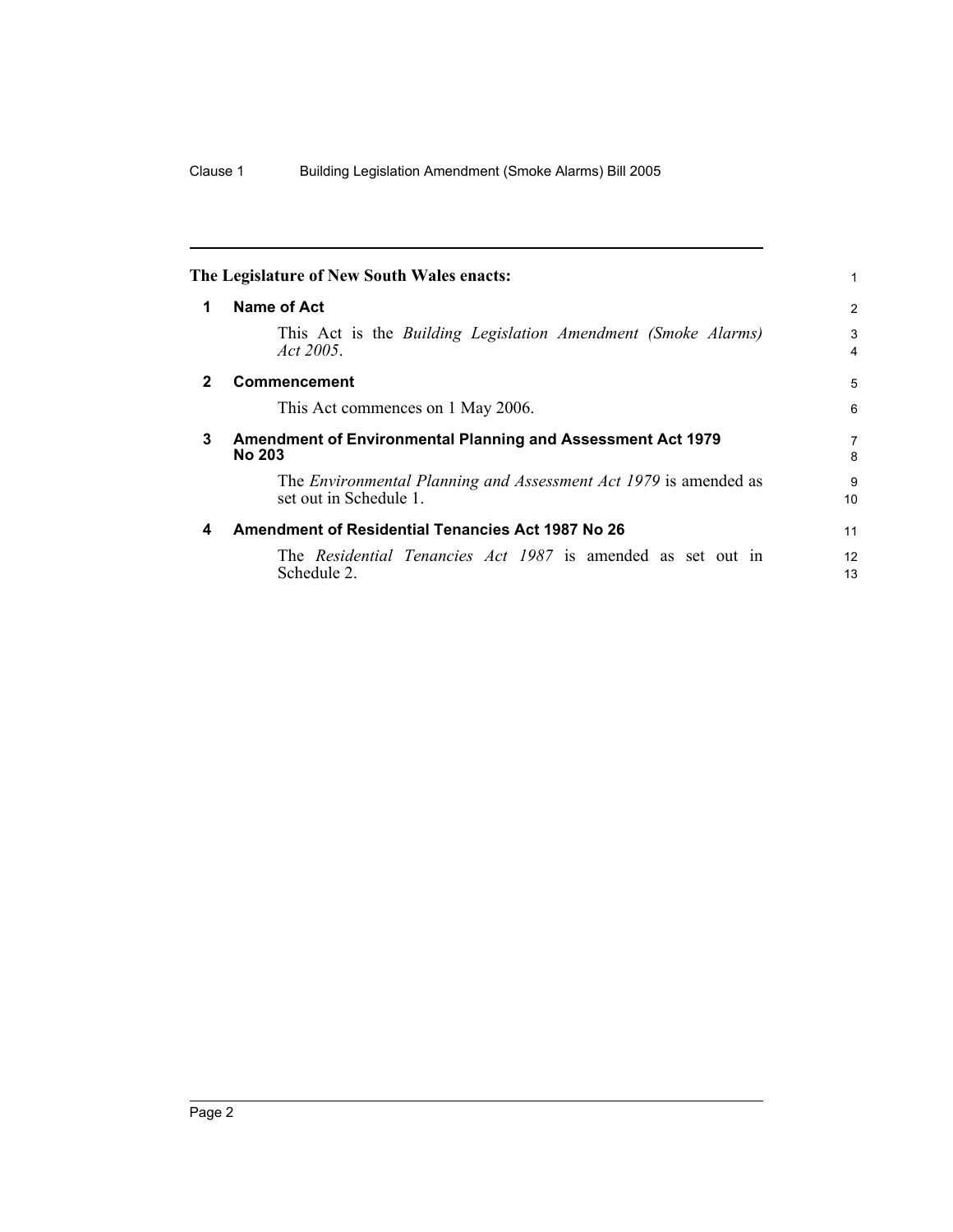Amendment of Environmental Planning and Assessment Act 1979 Schedule 1

<span id="page-6-0"></span>

| <b>Schedule 1</b> |                     |     | <b>Amendment of Environmental Planning</b><br>and Assessment Act 1979                                                                                                                                                 | $\mathbf{1}$<br>$\overline{2}$ |
|-------------------|---------------------|-----|-----------------------------------------------------------------------------------------------------------------------------------------------------------------------------------------------------------------------|--------------------------------|
|                   |                     |     | (Section 3)                                                                                                                                                                                                           | 3                              |
|                   | <b>Section 146A</b> |     |                                                                                                                                                                                                                       | 4                              |
|                   |                     |     | Insert after section 146:                                                                                                                                                                                             | 5                              |
| 146A              |                     |     | Smoke alarms in buildings providing sleeping accommodation                                                                                                                                                            | 6                              |
|                   | (1)                 |     | The regulations may make provision for or with respect to:                                                                                                                                                            | $\overline{7}$                 |
|                   |                     | (a) | the installation of one or more smoke alarms in buildings<br>in which persons sleep, and                                                                                                                              | 8<br>9                         |
|                   |                     | (b) | the maintenance of smoke alarms installed in such<br>buildings, and                                                                                                                                                   | 10<br>11                       |
|                   |                     | (c) | prohibiting persons from removing or interfering with the<br>operation of smoke alarms installed in such buildings.                                                                                                   | 12<br>13                       |
|                   | (2)                 |     | Regulations made under this section may (without limitation) do<br>any one or more of the following:                                                                                                                  | 14<br>15                       |
|                   |                     | (a) | specify the types of buildings in which smoke alarms are<br>to be installed,                                                                                                                                          | 16<br>17                       |
|                   |                     | (b) | specify the types of smoke alarms to be installed,                                                                                                                                                                    | 18                             |
|                   |                     | (c) | specify where a smoke alarm is to be located,                                                                                                                                                                         | 19                             |
|                   |                     | (d) | specify the maintenance that may be required in relation to<br>a smoke alarm that has been installed,                                                                                                                 | 20<br>21                       |
|                   |                     | (e) | specify circumstances in which development consent<br>under Part 4 is not required in relation to the installation of<br>a smoke alarm,                                                                               | 22<br>23<br>24                 |
|                   |                     | (f) | specify circumstances in which the consent of an owners<br>corporation (within the meaning of the Strata Schemes<br><i>Management Act 1996</i> ) is not required in relation to the<br>installation of a smoke alarm. | 25<br>26<br>27<br>28           |
|                   | (3)                 |     | A person must not contravene a provision of a regulation made<br>under this section.                                                                                                                                  | 29<br>30                       |
|                   |                     |     | Maximum penalty: 5 penalty units.                                                                                                                                                                                     | 31                             |
|                   | (4)                 |     | In this section:                                                                                                                                                                                                      | 32                             |
|                   |                     |     | <b>building</b> includes a manufactured home, a moveable dwelling or<br>associated structure and includes a building erected before the<br>commencement of this section.                                              | 33<br>34<br>35                 |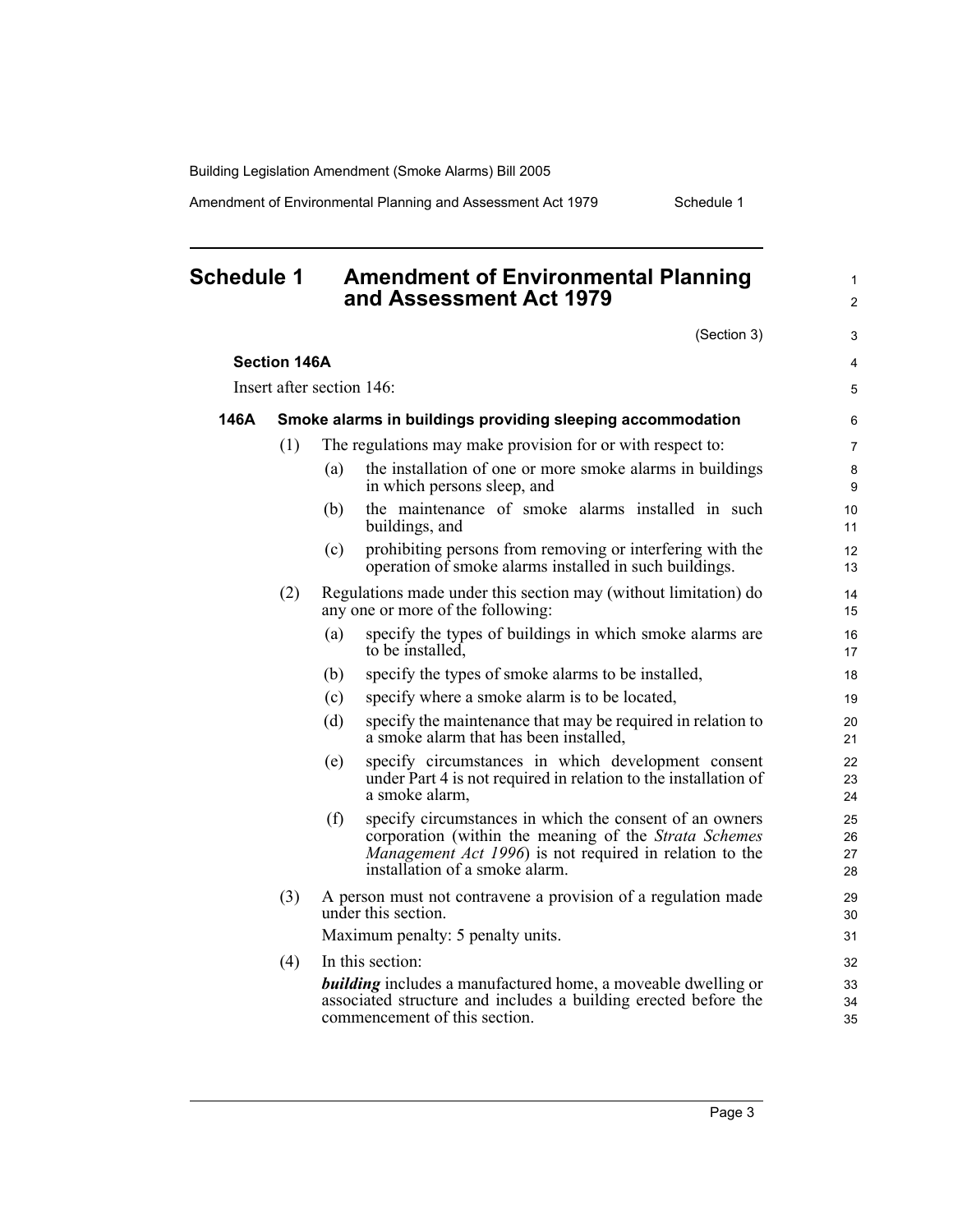1 2

Schedule 2 Amendment of Residential Tenancies Act 1987

### <span id="page-7-0"></span>**Schedule 2 Amendment of Residential Tenancies Act 1987**

|     |                                                           | (Section 4)                                                                                                                                                                                                                                                                                                     | 3                                         |
|-----|-----------------------------------------------------------|-----------------------------------------------------------------------------------------------------------------------------------------------------------------------------------------------------------------------------------------------------------------------------------------------------------------|-------------------------------------------|
| [1] |                                                           | Section 24 Landlord's access to residential premises                                                                                                                                                                                                                                                            | $\overline{4}$                            |
|     | Insert after section 24 $(1)$ (c):                        |                                                                                                                                                                                                                                                                                                                 |                                           |
|     | (c1)                                                      | to install a smoke alarm in the residential premises in<br>accordance with a requirement under section 146A of the<br>Environmental Planning and Assessment Act 1979 (or<br>carry out any other obligation under that section) if the<br>tenant has been given not less than 2 days notice on each<br>occasion, | 6<br>$\overline{7}$<br>8<br>9<br>10<br>11 |
| [2] | <b>Section 24 (2)</b>                                     |                                                                                                                                                                                                                                                                                                                 | 12                                        |
|     |                                                           | Insert ", $(c1)$ " after "subsection $(1)$ $(b)$ , $(c)$ ".                                                                                                                                                                                                                                                     | 13                                        |
| [3] | <b>Section 29A</b>                                        |                                                                                                                                                                                                                                                                                                                 | 14                                        |
|     | Insert after section 29:                                  |                                                                                                                                                                                                                                                                                                                 | 15                                        |
|     | <b>Smoke alarms</b><br>29A                                |                                                                                                                                                                                                                                                                                                                 |                                           |
|     | It is a term of every residential tenancy agreement that: |                                                                                                                                                                                                                                                                                                                 | 17                                        |
|     | (a)                                                       | the landlord is to ensure that smoke alarms are installed in<br>accordance with section 146A of the <i>Environmental</i><br><i>Planning and Assessment Act 1979</i> if that section requires<br>them to be installed in the residential premises, and                                                           | 18<br>19<br>20<br>21                      |
|     | (b)                                                       | neither the landlord nor the tenant may, except with<br>reasonable excuse, remove or interfere with the operation<br>of a smoke alarm installed in the residential premises.                                                                                                                                    | 22<br>23<br>24                            |
| [4] |                                                           | Schedule 4 Savings, transitional and other provisions                                                                                                                                                                                                                                                           | 25                                        |
|     | Insert at the end of clause $1(1)$ :                      |                                                                                                                                                                                                                                                                                                                 |                                           |
|     |                                                           | Building Legislation Amendment (Smoke Alarms) Act 2005                                                                                                                                                                                                                                                          | 27                                        |